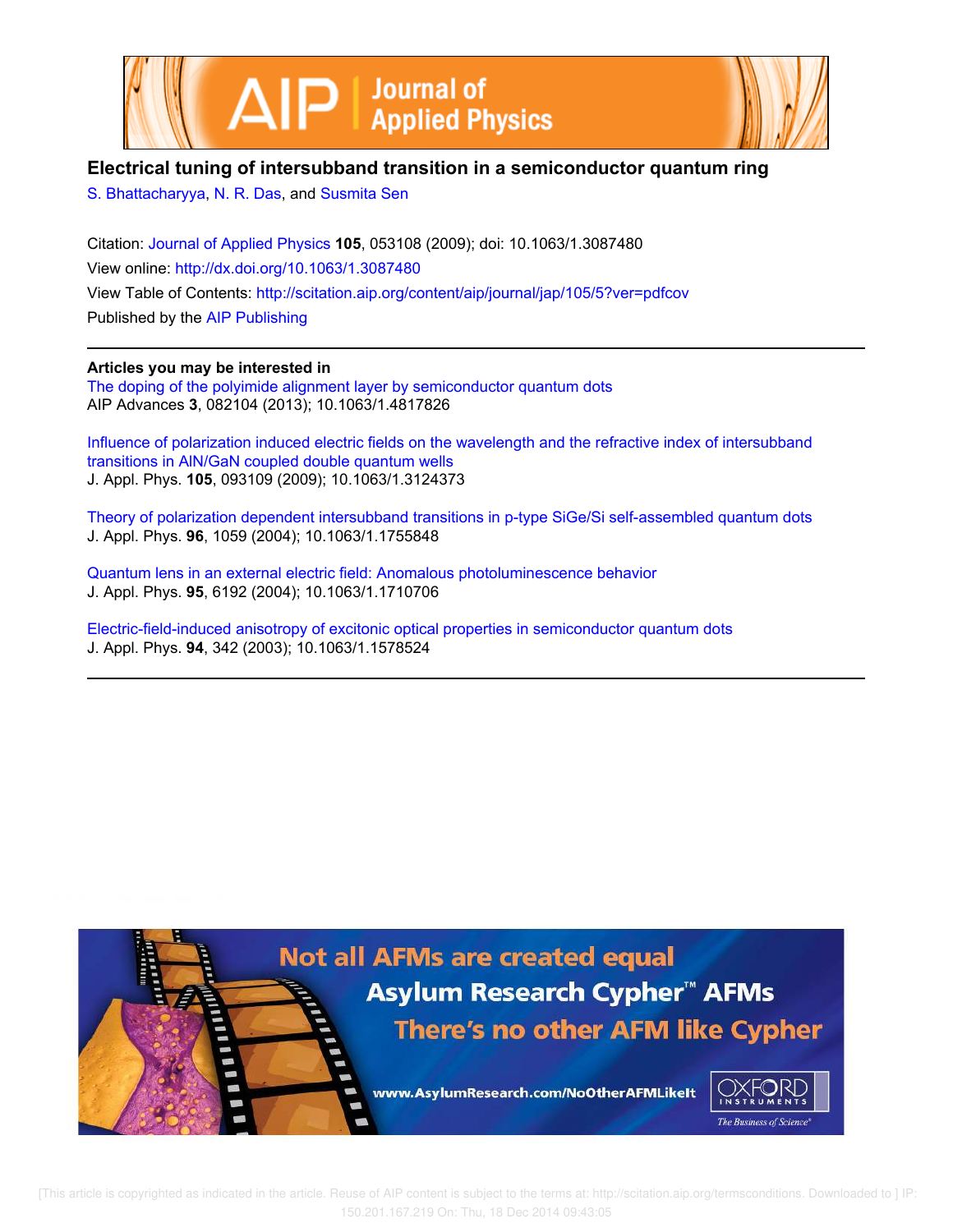# **Electrical tuning of intersubband transition in a semiconductor quantum ring**

S. Bhattacharyya,<sup>1,a)</sup> N. R. Das,<sup>2,b)</sup> and Susmita Sen<sup>3,c)</sup> 1 *Asansol Engineering College, Vivekananda Sarani, Kanyapur, Asansol, West Bengal 713 305, India* 2 *Institute of Radio Physics and Electronics, University of Calcutta, 92 Acharya P. C. Road, Kolkata 700 009, India* 3 *Birla Institute of Technology, 56 B. T. Road, Kolkata 700 050, India*

Received 3 October 2008; accepted 19 January 2009; published online 12 March 2009-

In this paper, the intersubband transition energy in an *n*-type semiconductor quantum ring has been investigated in the presence of an electric field perpendicular to the plane of the ring. The analysis has been done considering the effect of band nonparabolicity of the semiconductor. The results show that at high electric field energy varies nonlinearly with field and the optical transition between the two lowest quantized subbands can be controlled by the electric field. It has also been shown how this fine wavelength tuning by electric field depends on the band gap of the semiconductor. © *2009 American Institute of Physics*. DOI: 10.1063/1.3087480

#### **I. INTRODUCTION**

In recent years, there has been a great deal of interest among researchers in the study of semiconductor nanostructures including quantum dots or boxes and quantum rings mainly because of the rapid advancement in the nanofabrication technology. $1-3$  In nanostructures, dimensions (one or more) are comparable to or less than the de Bröglie wavelength $4.5$  (few nanometers) and the electron motion along the reduced dimensions becomes restricted resulting in the quantization of energy states. $6,7$  The restricted motion of the carriers leads to quantization of the energy levels and produces significant changes in both microscopic and macroscopic properties of the structure. A quantum dot structure with a "hole" at the middle is called quantum ring, and this particular class of nanostructures is being intensively investigated due to the possibility of experimental observations of the Aharonov–Bohm effect in such structures. In quantum ring structures, electrons are confined in all directions resulting in the quantization of their energy states. A number of theoretical and experimental investigations of their electrical and optical properties have already been reported. $8-12$  The strong optical transition from valance band to conduction band is the basis for applications of quantum dot (ring) as laser emitters, detectors, storage devices, and fluorescent markers.<sup>12–15</sup>

Thanks to the advanced growth and lithography techniques, quantum rings of controllable thickness and predefined lateral dimensions can be formed on the epitaxial layer. The all-important energy states are functions of the size and shape of the nanostructure. In addition, an externally applied electric field alters the potential energy profile of the structure, and accordingly the positions of the energy levels also change. These affect the tunneling probability of electrons, and have important roles in the functioning of resonant tunneling devices made of quantum rings. Optical transition between two subbands has recently got much importance because of its numerous as well as specialized applications (such as medical diagnosis, environmental pollution monitoring, and food quality control) in the medium wavelength and long wavelength infrared regions of electromagnetic spectra. The characteristic wavelength is very important in these cases, e.g., it may carry the signature of a particular virus. The transition energy (and, hence, the wavelength) can be changed by choosing different sizes of the device, but once the device is made, then this transition energy is fixed. The only possibility is by adopting external means to change this transition energy. In this paper, we have investigated how an external electric field can be utilized in controlling the transition energy between the two subbands in a semiconductor quantum ring. A very preliminary result of the study has been reported by the authors elsewhere.<sup>16</sup> Semiconductor quantum dots/rings fabricated are, in many cases, made of narrow-gap semiconductor, where band nonparabolicity is an important issue. This paper also shows how the intersubband tuning by electric field depends on the band gap of the semiconductor.

The remaining sections of this paper are organized as follows. In Sec. II, a theoretical background is described. The results and discussion are given in Sec. III. Finally, in Sec. IV, a conclusion is given.

#### **II. THEORETICAL BACKGROUND**

Let us consider the schematic structure of a cylindrical quantum ring shown in Fig. 1. We assume that an electric field  $(F)$  is applied along the axis of the ring. Using the cylindrical coordinate system  $(\rho, \theta, z)$ , the time-independent Schrödinger equation for the electron wave function  $\Psi$  can be written as

a)Electronic mail: swapanbhattacharyya@ieee.org.

b)Tel.: +91 33 2359 9115. FAX: +91 33 2351 5828. Electronic mail: nrd@ieee.org.

c)Electronic mail: samb\_mita@yahoo.com.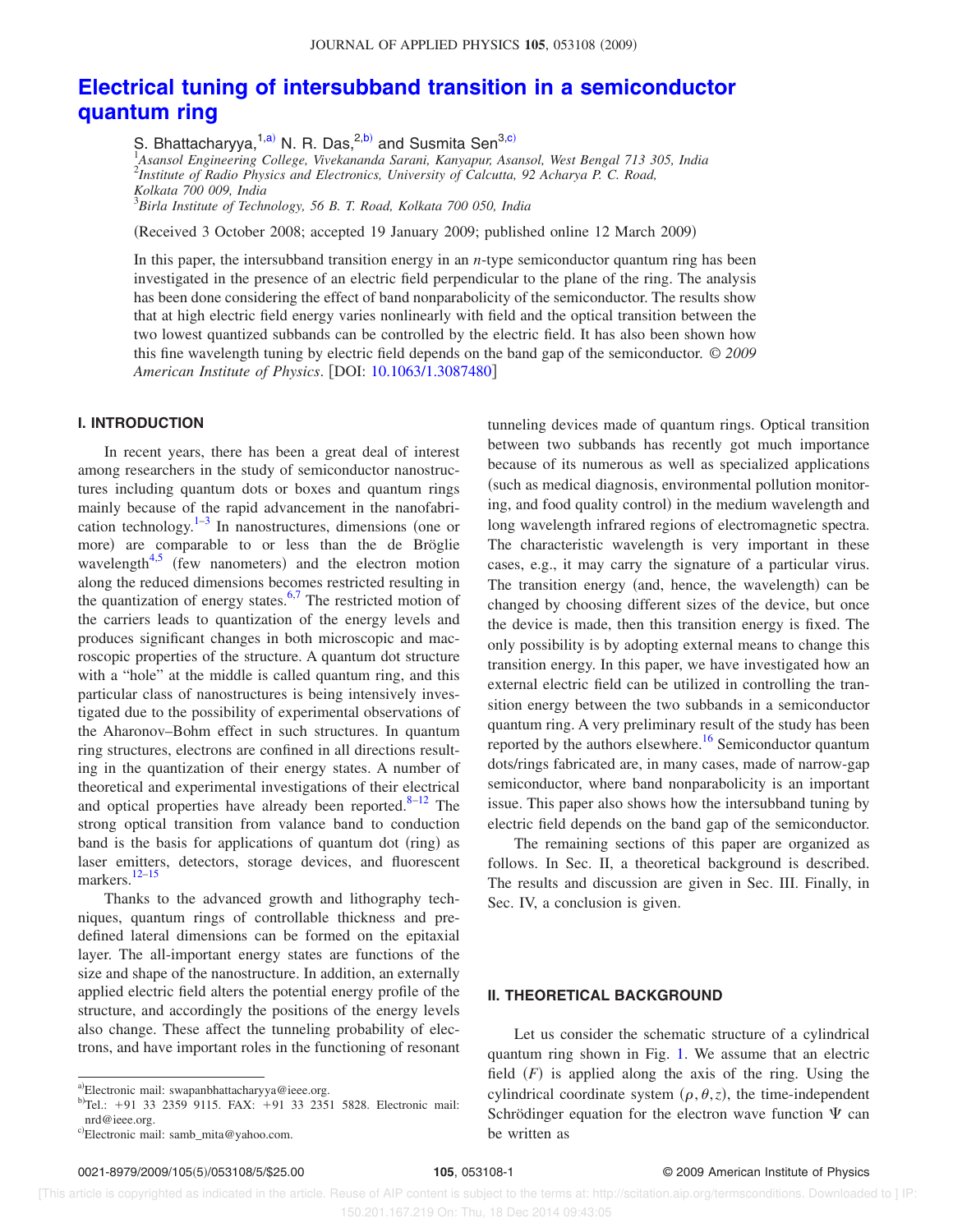

FIG. 1. Schematic structure of a cylindrical quantum ring. The inner and outer radii are *a* and *b*, respectively. The thickness of the ring is *d*.

$$
-\frac{\hbar^2}{2m^*} \left[ \frac{1}{\rho} \frac{\partial}{\partial \rho} \left( \rho \frac{\partial \Psi}{\partial \rho} \right) + \frac{1}{\rho^2} \frac{\partial^2 \Psi}{\partial \rho^2} + \frac{\partial^2 \Psi}{\partial z^2} \right] \n- \alpha \left[ -\frac{\hbar^2}{2m^*} \left\{ \frac{1}{\rho} \frac{\partial}{\partial \rho} \left( \rho \frac{\partial \Psi}{\partial \rho} \right) + \frac{1}{\rho^2} \frac{\partial^2 \Psi}{\partial \rho^2} + \frac{\partial^2 \Psi}{\partial z^2} \right\} \right]^2 \n- eF \Psi = E \Psi,
$$
\n(1)

for  $a \leq p \leq b$  and  $z \leq d$ , where *a* is the inner diameter, *b* is the outer diameter, and *d* is the thickness of the ring. In the above equation,  $E$  is the energy eigenvalue,  $m^*$  is the effective mass of electron,  $e$  is the electronic charge,  $\hbar$  is the Dirac constant, and  $\alpha$  is the nonparabolicity factor.

To solve the above equation, we assume that the nonparabolicity term perturbs the Hamiltonian of the system. So, we first calculate the energy eigenvalues  $(E_0)$  of the unperturbed system (with  $\alpha = 0$ ) and then apply the perturbation technique to obtain the total energy of the system.

The solution for the unperturbed wave function is done using the method of separation of variables. Applying the boundary conditions that *z*-dependent wave function vanishes at  $z=0$  and  $z=d$ , the energy eigenvalues for motion along the *z*-direction  $(E_z)$  can be obtained by solving the following determinant equation:

$$
\begin{vmatrix} J_{1/3} \left(\frac{2}{3} \zeta_1^{3/2}\right) & J_{-1/3} \left(\frac{2}{3} \zeta_1^{3/2}\right) \\ J_{1/3} \left(\frac{2}{3} \zeta_2^{3/2}\right) & J_{-1/3} \left(\frac{2}{3} \zeta_2^{3/2}\right) \end{vmatrix} = 0, \tag{2}
$$

where

where

$$
\zeta = \left(\frac{2m^*eF}{\hbar^2}\right)^{1/3} \left(z + \frac{E_z}{eF}\right),\tag{3}
$$

 $\zeta_1(\zeta_2)$  being the value of  $\zeta$  at  $z=0(z=d)$ , and  $J_{1/3}(J_{-1/3})$  is the Bessel function of first kind<sup>17,18</sup> of order 1/3  $(-1/3)$ . Solution of Eq. (2) exists for some discrete values of  $\zeta$ . So, a quantum number *n* is associated with  $E_z$ , and, henceforth,  $E_z$  will be symbolized by *Ezn*.

The  $\rho$ -dependent component of the wave function  $(R)$ can be determined by solving the following differential equation:

$$
\rho^2 \frac{\partial^2 R}{\partial \rho^2} + \frac{\partial R}{\partial \rho} + (\lambda^2 \rho^2 - m^2)R = 0 \quad \text{for} \quad a \le \rho \le b,
$$
 (4)

$$
\lambda^2 = \frac{2m^*(E_0 - E_{zn})}{\hbar^2}.
$$
\n(5)

Equation (4) is a Bessel differential equation of order *m*, the general solution of which is given by

$$
R = AJ_m(\lambda \rho) + BY_m(\lambda \rho). \tag{6}
$$

However, with the application of boundary conditions,  $R=0$  at  $\rho=a$  ( $\rho=b$ ), the nontrivial solution of *R* can be obtained when the following determinant relation is satisfied:

$$
\begin{vmatrix} J_m(\lambda a) & Y_m(\lambda a) \\ J_m(\lambda b) & Y_m(\lambda b) \end{vmatrix} = 0.
$$
 (7)

The above equation has solution for some discrete values of for a particular *m* and, so, it requires two quantum numbers, *m* and *l* (say), which indicates the *l*th solution of  $\lambda$  for the *m*th order Bessel function. Thus, the unperturbed energy eigenvalue  $E_0$  contains three quantum numbers  $(l, m, n)$  and is given by

$$
E_0 = E_{lmn} = \frac{\hbar^2}{2m^*} \lambda_{ml}^2 + E_{zn}.
$$
 (8)

 $E_{zn}$  can be determined by solving Eq. (2) numerically using the values of Bessel function for a wide range of arguments. For very small values of electric field, however, the expression for  $E_{zn}$  can be simplified as

$$
E_{lmn} = \frac{\hbar^2}{2m^*} \lambda_{ml}^2 + \frac{\hbar^2}{2m^*} \left(\frac{n\pi}{d}\right)^2 - \frac{eFd}{2},
$$
 (9)

which shows the linear variation of energy with field.

Now, we use the perturbation technique to find the energy eigenvalue due to the effect of band nonparabolicity. For this we need the perturbing Hamiltonian operator  $\hat{H}$ <sup>'</sup>, which is the  $\alpha$ -dependent term on the left hand side of Eq. (1). Assuming only the first order correction due to the perturbation, the corrected eigenvalue can be written as

$$
E'_{lmn} = E_{lmn} + H'_{ss},\tag{10}
$$

where

$$
H'_{ss} = \frac{\int_{V} \Psi_{0s}^{*} \hat{H}' \Psi_{0s} dV}{\int_{V} \Psi_{0s}^{*} \Psi_{0s} dV},
$$
\n(11)

 $\Psi_{0s}^*$  being the complex conjugate of the unperturbed wave function  $\Psi_{0s}$  of state *s (lmn)*. The above integration is taken over the volume of the ring. After calculation of  $H'_{ss}$  and using Eq.  $(10)$ , the energy eigenvalue of the quantum ring of a nonparabolic semiconductor can be written as

$$
E'_{lmn} = E_{lmn} - \alpha E_{lmn}^2. \tag{12}
$$

We now calculate the energy required for intersubband transition. We assume that the transition occurs between two quantized states arising out of the restricted motion along the *z*-direction which is also the direction of the applied electric field). For such intersubband transition,  $\Delta n = 1$  for  $\Delta l = \Delta m$ =0. The transition energy between two subbands *n* and *n*

 [This article is copyrighted as indicated in the article. Reuse of AIP content is subject to the terms at: http://scitation.aip.org/termsconditions. Downloaded to ] IP: 150.201.167.219 On: Thu, 18 Dec 2014 09:43:05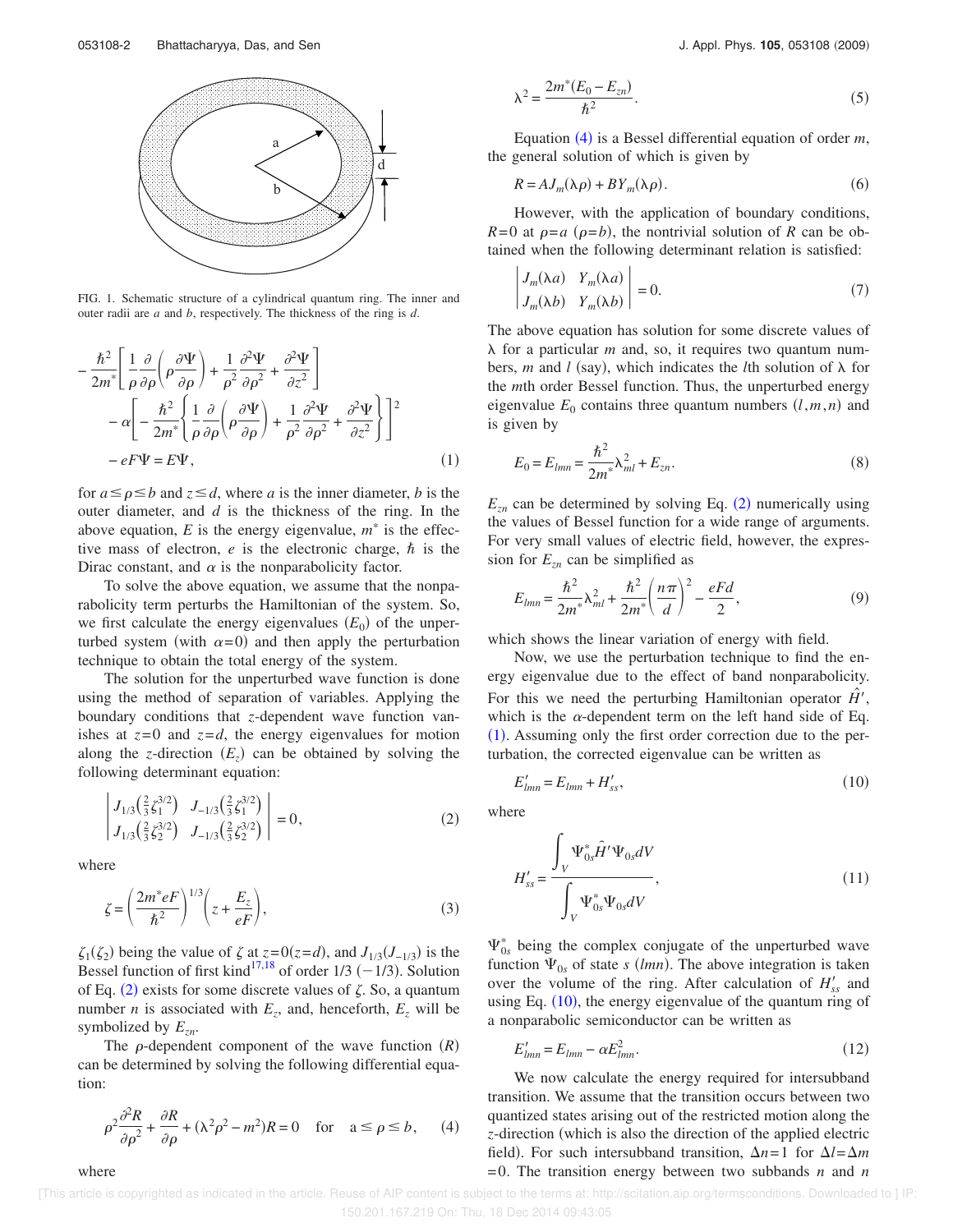+1 has been calculated. As the transition between the lowest two subbands are important in many practical cases, the transition energy for such intersubband transition has been derived and is obtained as

$$
\Delta E_1 = 3 \frac{\hbar^2}{2m^*} \left(\frac{\pi}{d}\right)^2 \left\{ 1 + \frac{2m^*q^2 F^2 d^4}{32\hbar^2 \pi^2} \right\}
$$

$$
\times \left\{ 1 - \alpha \left( 5 \frac{\hbar^2}{2m^*} \left(\frac{\pi}{d}\right)^2 - qFd \right) \right\}.
$$
(13)

The above equation shows the effect of field and the nonparabolicity on the transition energy and is prominent when the field  $(F)$  is high. The range of energy over which this transition can be tuned by electric field is given by

$$
\delta(\Delta E_1) = 3 \frac{\hbar^2}{2m^*} \left(\frac{\pi}{d}\right)^2 \left[\frac{2m^*q^2F^2d^4}{32\hbar^2\pi^2} + \alpha \left\{ qFd \left(1 + \frac{2m^*q^2F^2d^4}{32\hbar^2\pi^2}\right) - 5\frac{\hbar^2}{2m^*} \left(\frac{\pi}{d}\right)^2 \frac{2m^*q^2F^2d^4}{32\hbar^2\pi^2} \right\} \right].
$$
\n(14)

This relation shows that this tuning range depends also on the nonparabolicity factor.

# **III. RESULTS AND DISCUSSION**

Using Eq.  $(12)$ , the energy eigenvalues of electrons in a quantum ring of an *n*-type semiconductor are computed and plotted in Fig.  $2(a)$  for the lowest three subbands as a function of inner diameter  $(a)$  of the ring in the presence and absence of electric field for a fixed width  $(w=b-a$  $=$  10 nm) of the ring. In general, as the inner diameter of the ring increases, the energy decreases except at the lowest state for which the energy increases with inner diameter. The first three states in this plot correspond to the first three zeros (i.e., solutions for argument  $\alpha_{ml} = \lambda_{ml} a$ ) of Eq. (7) for Bessel function of order zero (i.e.,  $m=0$ ). The values of the first zero satisfying Eq. (7) are such that  $\lambda_{ml}$  increases as *a* increases, and so the energy  $E'_{101}$  increases with *a* [Eq. (8)]. For the higher order zeros of Eq.  $(7)$ ,  $\lambda_{ml}$  decreases with increases in *a*. This special behavior is arising out of the cylindrical symmetry of the structure. In Fig.  $2(b)$ , the lowest three subband energies are shown as function of width  $(w)$ . The energy decreases as the width  $w$  increases. In both Figs.  $2(a)$  and  $2(b)$ , we see that the effect of electric field is to lower the energy states but the lowering is independent of *a* and *w*. This is because the electric field is applied along the *z*-direction and decrement in energy with field is determined by the thickness (*d*) of the ring. So, the energy lowering due to the applied field becomes a function of the thickness of the ring, as shown in Fig.  $2(c)$ , where the variation in subband energy states with  $d$  is shown in Fig. 2(c). The more the thickness, the more is the lowering of energy due to the electric field.

The variation in the position of energy subbands with electric field in a semiconductor quantum ring is shown in Fig. 3. It can be seen that the energy decreases with electric field linearly at low field and nonlinearly at high field. The



FIG. 2. (Color online) Plot of the three lowest electron energy states  $(E'_{lmn})$ in a cylindrical quantum ring of an  $n$ -type semiconductor, (a) as a function of inner radius *a* for ring thickness *d* of 30 nm and width *w*  $(=b-a)$  of 10 nm, (b) as a function of the width *w* of the ring for  $d=30$  nm, and (c) as a function of the thickness of the ring, where the inner and outer radii are *a*  $=10$  nm and  $b=20$  nm, respectively. The electric field *(F)* is taken to be 200 kV/m (solid lines) and the absence of field is shown by dashed lines.

decrement with field is nonlinear and rapid when the field is high. This nonlinearity is the basis of tuning of intersubband transition energy by electric field. The rate of decrement in energy with electric field is more for larger *d*.

The transition energy between the lowest subband and the next higher subband satisfying  $\Delta n = 1$  for  $\Delta l = \Delta m = 0$  is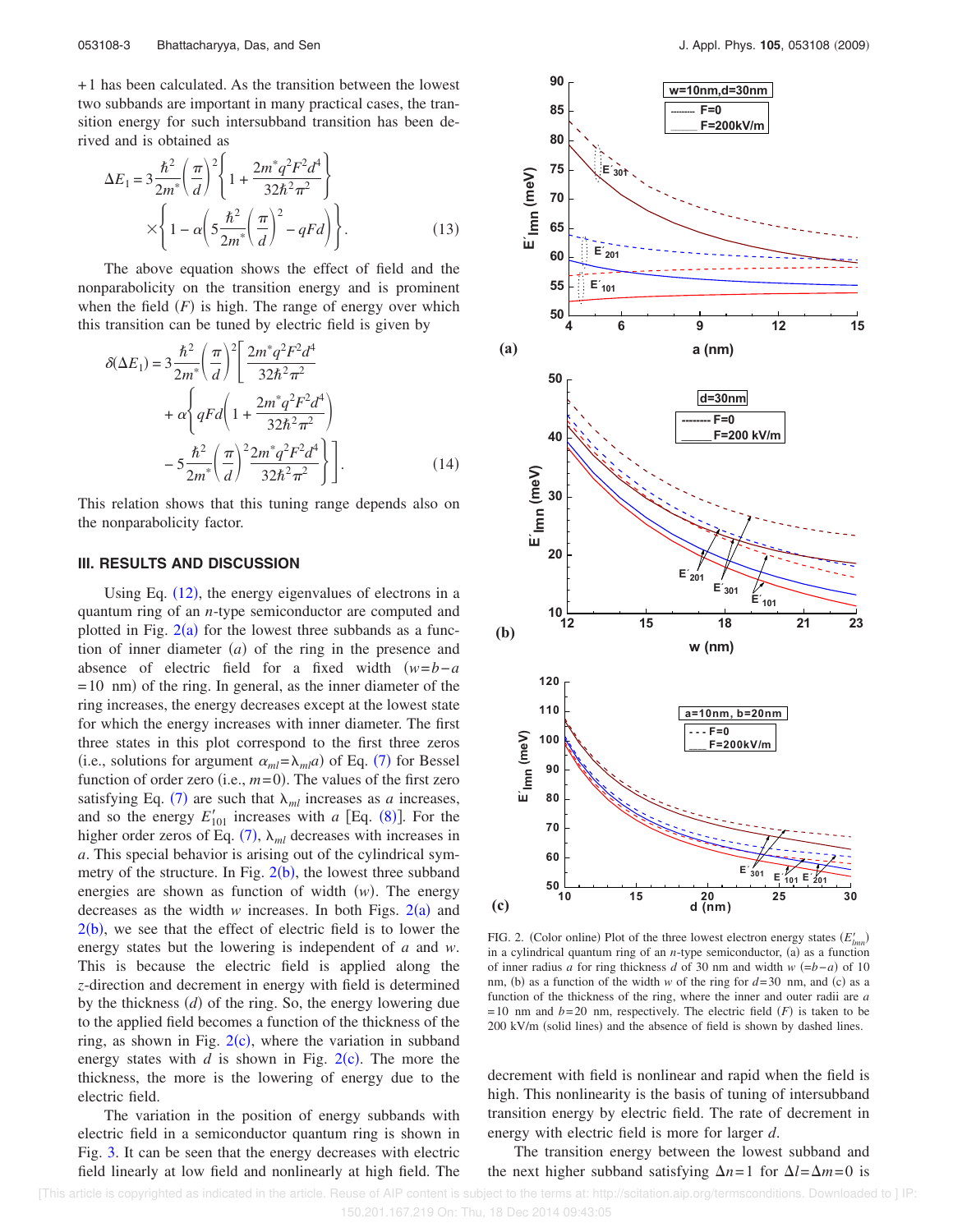

FIG. 3. (Color online) Two lowest energy states of electrons in a cylindrical quantum ring as a function of electric field for *a*=10 nm, *b*=20 nm, and three different values of thickness, *d*=20, 30, and 40 nm.

plotted in Fig. 4 as a function of electric field. The results are shown for both parabolic and nonparabolic band semiconductors. It can be seen that as electric field increases, the transition energy increases, i.e., blueshift occurs. In general, this change in energy is small, however, more for higher *d*. This small change in  $\Delta E_n$  with high electric field indicates that fine-tuning of intersubband transition is possible with electric field. The band nonparabolicity causes a decrease in the transition energy. So, it can be seen that the calculations with assumption of band nonparabolicity may largely overestimate the transition energy.

The effect of band nonparabolicity on the transition energy is shown in Fig. 5, where the transition energy is plotted as a function of the band gap. Nonparabolicity has nearly an inverse relation with band gap. Here, we see that the transition energy increases as the band gap increases, and thus, the overestimation with the parabolic assumption of the band structure is more as the band gap is smaller. So, the calculation using parabolic assumption is nearly valid only when the band gap is large.



FIG. 4. (Color online) Transition energy between two lowest subbands  $\Delta E_n$ (i.e.,  $\Delta E_1 = E'_{102} - E'_{101}$ ) plotted as a function of electric field ranging from *F*=0 kV/m to 200 kV/m, taking  $E_e$ =1.0 eV for two values of thickness,  $d=25$  and 30 nm. The dashed lines show the results with parabolic assumption of the band structure.



FIG. 5. (Color online) Transition energy between two lowest subbands  $\Delta E_n$ (i.e.,  $\Delta E_1 = E'_{102} - E'_{101}$ ) plotted as a function of band gap,  $E_g$ , for *F*  $=200$  kV/m and  $d=25$  nm. The dashed straight line indicates the result obtained using assumption of parabolicity of band.

The range of intersubband tuning by electric field is shown in Fig. 6. The sensitivity of the tuning range with field increases in the high field region. It can also be seen that wide range of tuning is possible with the choice of higher thickness of the quantum ring. The nonparabolic nature of the band also enhances the tuning range for intersubband transition.

# **IV. CONCLUSION**

Quantized electron states for different dimensions of a quantum ring of an *n*-type semiconductor have been calculated and plotted for a wide range of electric fields. The subband energy decreases with an increase in the dimensions of the ring. From our study, we see that subband energy decreases with an increase in the electric field showing more pronounced effect at higher thicknesses of the ring, while the effect is independent of the radius of the ring. It has been seen that electric field can be used for fine-tuning of wave-



FIG. 6. (Color online) The range of tuning for intersubband transition,  $\delta(\Delta E_1)$ , between two lowest subbands for transition  $(E'_{102} \langle -\rangle E'_{101})$  as a function of electric field taking  $E<sub>g</sub>=1.0$  eV for two different values of ring thicknesses  $(d=25 \text{ and } 30 \text{ nm})$ . The dashed lines show the results with the assumption of band parabolicity.

 [This article is copyrighted as indicated in the article. Reuse of AIP content is subject to the terms at: http://scitation.aip.org/termsconditions. Downloaded to ] IP: 150.201.167.219 On: Thu, 18 Dec 2014 09:43:05